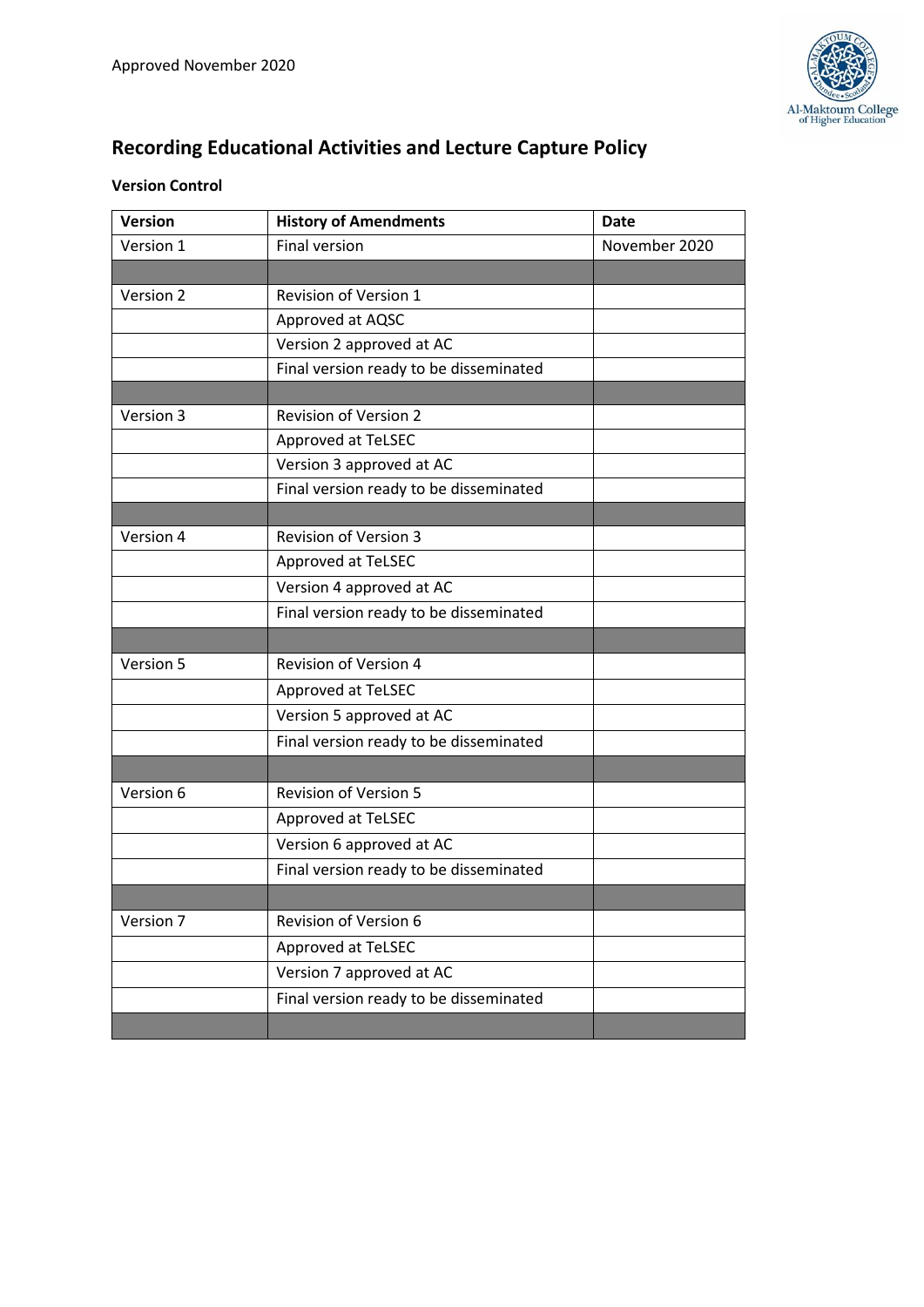#### **Recording Educational Activities and Lecture Capture Policy**

#### **1. Purpose**

The purpose of this policy is to establish the governing principles, responsibilities, and college policy for recording educational activities and lectures including student-initiated recordings, made by or on behalf of Al-Maktoum College of Higher Education.

The College actively promotes flexible learning platforms and recognises the use of recording educational activities and lecture capture technologies to lead on innovative learning. Lecture capture and recording educational activities including taking photos, made by or on the behalf of the college is essential in the context or our commitment to advancing equality and diversity, specifically anticipating the need for enhancing reasonable adjustments by adopting inclusive practice throughout teaching.

Lecture capture technology and recording educational activities:

- Allows students to replay lectures so they can review the material at a later stage
- Helps students to take notes with varying degree of skill and accuracy
- Assists students with additional support needs
- Assists students who do not have English as their first language
- Enables different approaches to learning
- Provides a study aid for revision and reflection purposes
- Supports a more flexible learning platform

Lecture capture is a term that defines the process of recording of classroom lectures as videos to make them available for students to review after the class. The term lecture capture is a broad definition which can be used to describe different solutions, software and hardware. This policy therefore covers all forms of lecture capture that may be used for recording and disseminating recordings of the College's educational activities including off campus.

#### **2. Policy**

#### **a. Principles**

- i. This policy will be implemented in compliance with the Data Protection Legislation, including the General Data Protection Regulations (GDPR), the Equality Act 2010, the Copyright, Designs and Patents Act 1988 (CDPA) and all successive legislations or regulations.
- ii. Copyright, ethical issues, and or the use of sensitive material may render the recording of some educational activities and lecture capture as being inappropriate.
- iii. The recording of educational activities and or lecture capture will not be used for staff performance monitoring purposes and therefore cannot be used as evidence for disciplinary procedures.
- iv. A student with additional support needs request for an educational activity or lecture capture would be normally seen as the implementation of a reasonable adjustment. At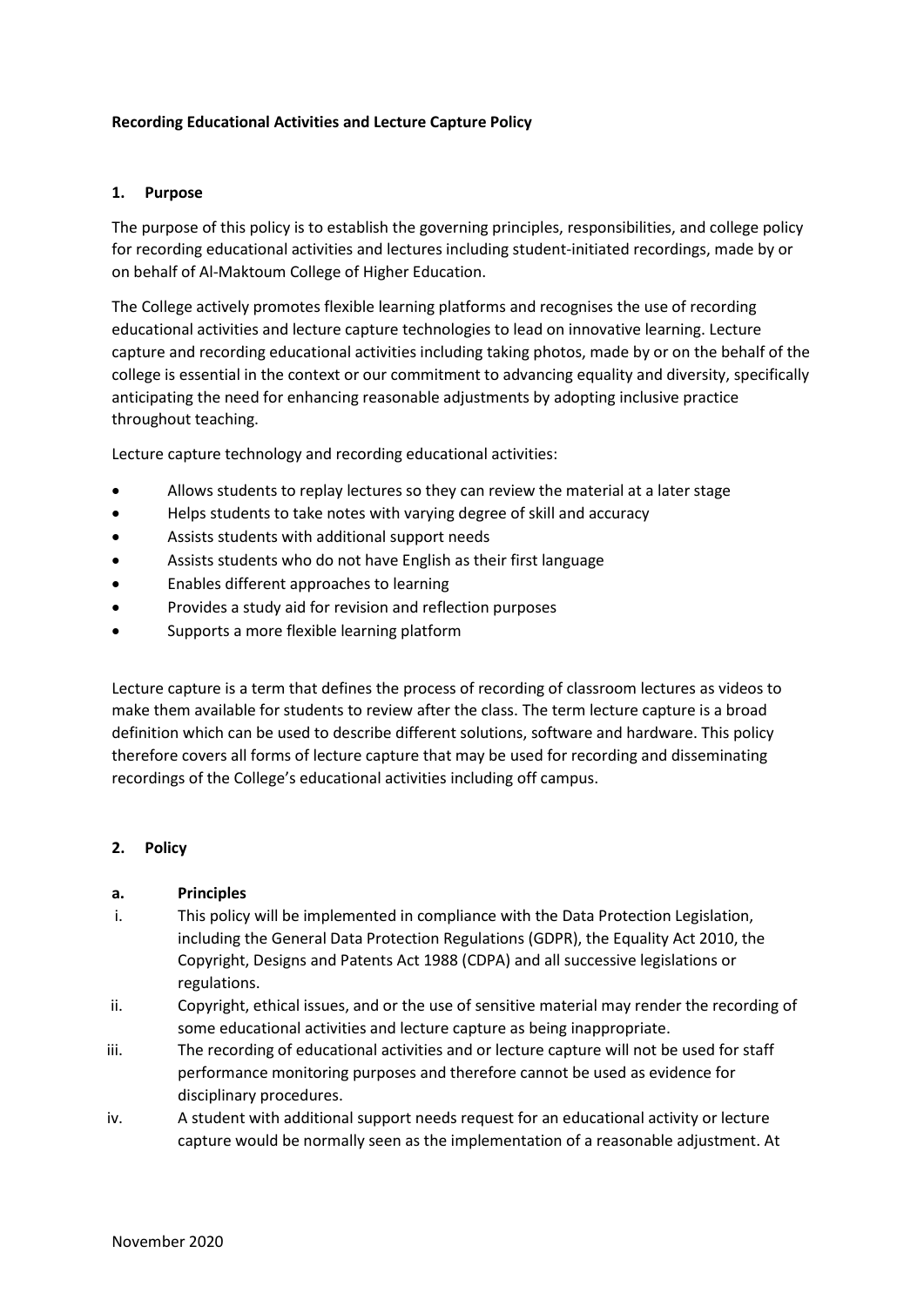times recording or lecture capturing may not be appropriate, and the college will make alternative arrangements for sharing supplementary information.

- v. Not all learning environments are suitable to be captured or recorded.
- vi. The recording of educational activities or lecture capture may be used for internal and external verification purposes to maintain integrity across assessments.
- vii. The recording of educational activities and lecture capture is to enhance the student experience and to enable a more flexible approach to learning. This will not replace student contact hours unless the recording is an integral part of the curriculum design

### **b. Consent not to be recorded**

#### **Consent not required**

- i. Lecture capture and the recording of educational activities deemed to be in the interests of the educational objectives at Al-Maktoum College, and therefore is a reasonable expectation of staff, guest speakers and students meeting the conditions set out under Article 6, recital 47 of the General Data Protection Regulation. Thus, personal data in these instances can be processed without obtaining prior consent of individuals.
- ii. All students, guest speakers and staff will be notified in advance where possible that a recording will be taking place.
- iii. At all times staff, guest speakers and students will have a right to know which sessions are recorded and who has access to the information.
- iv. Individuals (staff, guest speakers and students) can opt out of recording educational activities and lecture capture based on the grounds relating to specific situations or if there is a concern which relates to the college's educational aims.
- v. Individuals (staff, guest speakers and students) will be informed of their right to opt out of the recording of educational activities and or lecture capture at the earliest viable point. This must be clearly communicated and not included as a subsection of a email or note which aims to address a separate matter.
- vi. The college, as the data manager has the responsibility to process opt-outs, unless there is a compelling rationale for processing personal data which supersedes rights, freedoms, and the interest of the person being recorded, or lecture captured. If there is a case of an optout to the recording of educational activities and or lecture capture, the college has the legal obligation to provide the information in an accessible format.

## **Consent required**

- vii. All individuals must give explicit opt-in consent for recordings of sensitive personal data of those who are being recorded.
- viii. Consent forms giving explicit opt-in consent must be obtained for recording all external speakers.
- ix. Any student seeking to record another student for educational purposes must gain written permission (electronically or by hand) from all individuals being recorded.
- x. When recordings do not directly support the aims and outcomes of educational activities, explicit opt-in consent must be gained.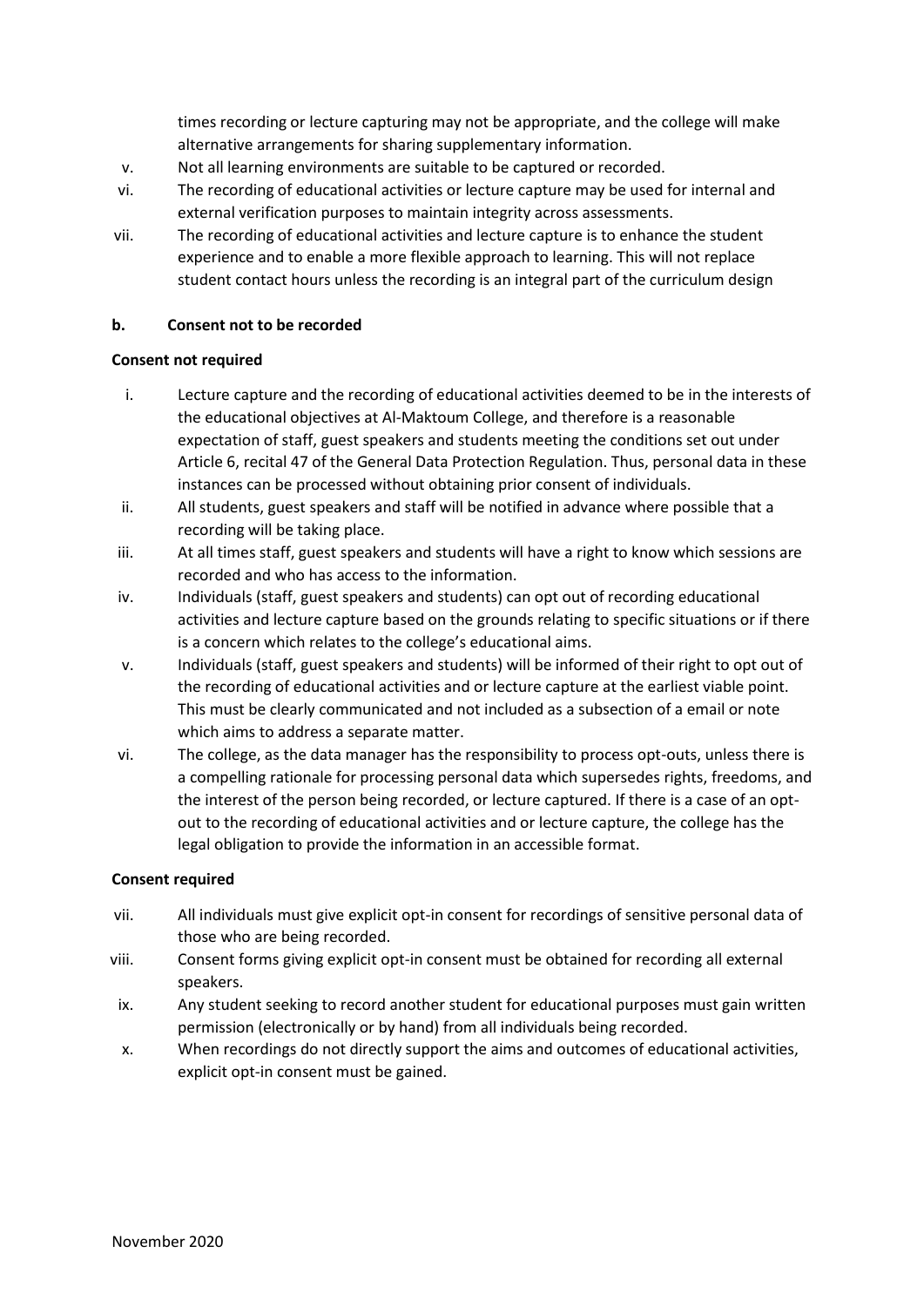#### **c. Rights and recording content**

- i. Students may only record lectures (audio not video) with the prior permission of the lecturer and shall only be used for their personal education purposes.
- ii. Recording is not permitted for any activity involving substantive student or members of the participation without obtaining opt-in consent from the lecturer and all participants at the beginning of the session.
- iii. Lecture captures and recordings will only be made available to the individual's whom the original content was intended and must not be re-distributed or shared by any means without full consent of all who was involved in the original recording. This includes any recordings, video or audio made by students, made for students with additional support needs or students with disabilities.
- iiii. Lecture capture and recordings linked to units and courses will be made through the appropriate learning platform, for example Moodle, MS Teams or Zoom.
- iv. The misuse of lecture capture or recordings will be treated as misconduct and will be handled through the appropriate disciplinary procedure.
- v. The College reserves the right to retain a recording or to remove a recording if already disseminated.
- vi. Recordings may be used for assessment purposes and may be shared with other educational institutions for verifying purposes of awards. These recordings will be kept for the duration of the programme and up to one year due to external verification and validation purposes.

#### **d. Destruction and editing of recordings**

- i. Any personal recordings obtained by students must be permanently deleted as soon as they have served their purpose or when the student leaves the college, whichever comes the soonest.
- ii. Individuals can request the permanent deletion of participation in recordings of educational activities if they withdraw their consent or where there is no overriding legitimate reason or interest for ongoing processing.
- iii. Any edits to a recording or lecture capture must seek permission from the person who was leading the educational activity specifying the edits which they intend to undertake.
- iv. All recordings and lecture captures must be permanently destroyed once they have served their purpose. Any recordings kept for three years must be reviewed to establish a continuing purpose.

#### **e. Data Management**

- i. Individuals have the right to make an application to request to access their data and how their data is being processed.
- ii. Where there is a legitimate need, this policy allows the College who acts as the 'data controller' to manage and process recorded data from students, employees, research and guest speakers for educational and support services.
- iii. User's access to recordings that are held in online and cloud based environments will be monitored and can be used as part of the College's data collection.